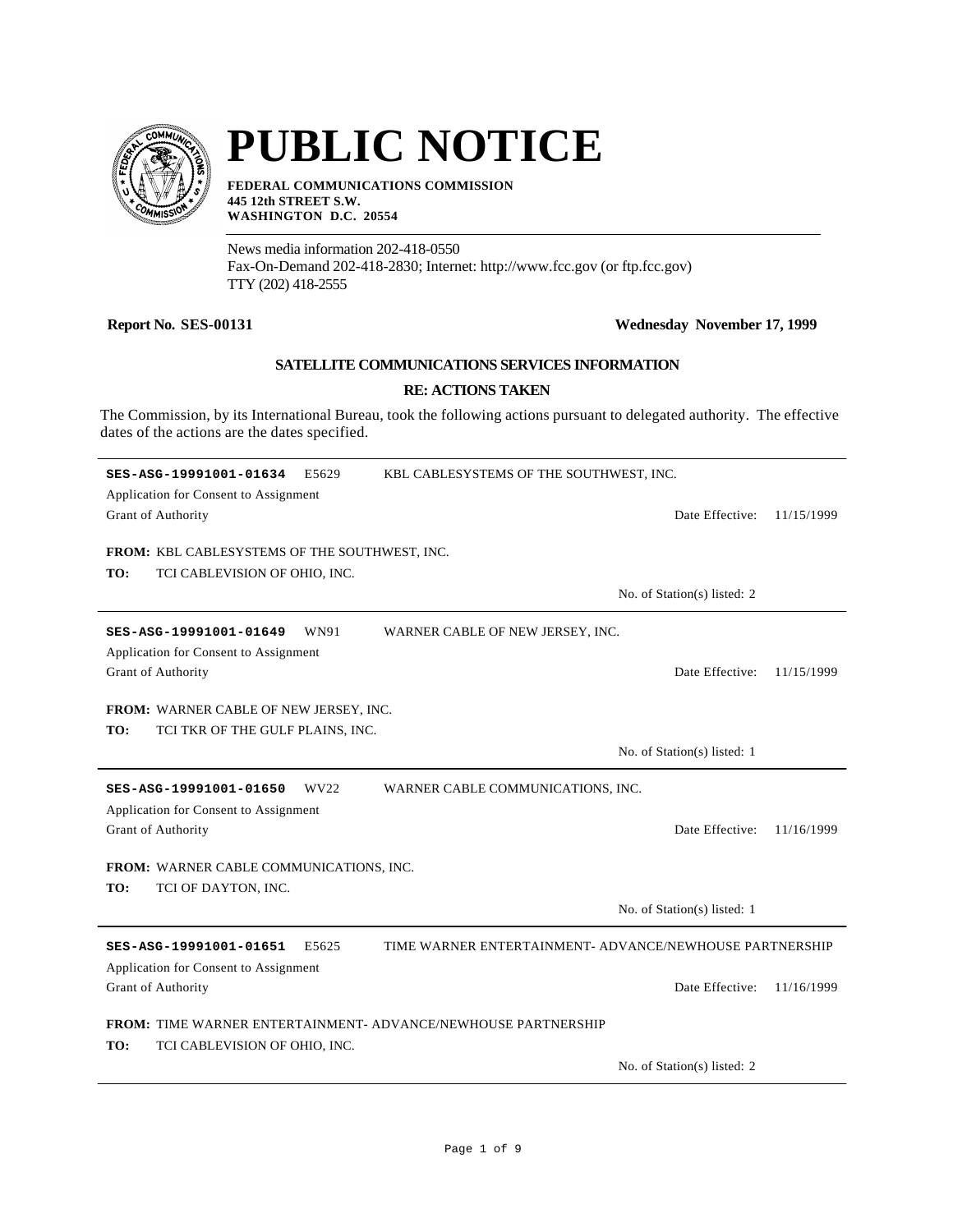| TIME WARNER ENTERTAINMENT- ADVANCE/NEWHOUSE PARTNERSHIP<br>SES-ASG-19991001-01652<br>E3671<br>Application for Consent to Assignment |                              |            |
|-------------------------------------------------------------------------------------------------------------------------------------|------------------------------|------------|
| Grant of Authority                                                                                                                  | Date Effective:              | 11/16/1999 |
| <b>FROM: TIME WARNER ENTERTAINMENT- ADVANCE/NEWHOUSE PARTNERSHIP</b><br>TO:<br>TCI CABLEVISION OF FLORIDA, INC.                     |                              |            |
|                                                                                                                                     | No. of Station(s) listed: 2  |            |
| WZ49<br>LOWER BUCKS CABLEVISION, INC.<br>SES-ASG-19991001-01653<br>Application for Consent to Assignment                            |                              |            |
| Grant of Authority                                                                                                                  | Date Effective:              | 11/16/1999 |
| <b>FROM: LOWER BUCKS CABLEVISION, INC.</b><br>TO:<br>TCI CABLEVISION OF FLORIDA, INC.                                               |                              |            |
|                                                                                                                                     | No. of Station(s) listed: 2  |            |
| SES-ASG-19991103-01839<br>E860234<br><b>GTE INFORMATION SYSTEMS LLC</b><br>Application for Consent to Assignment                    |                              |            |
| Grant of Authority                                                                                                                  | Date Effective:              | 11/12/1999 |
| <b>FROM: GTE INFORMATION SYSTEMS LLC</b>                                                                                            |                              |            |
| TO:<br>CONTEL FEDERAL SYSTEMS, INC.                                                                                                 |                              |            |
|                                                                                                                                     | No. of Station(s) listed: 33 |            |
| SES-LIC-19981116-01734<br>E980500<br>IWL COMMUNICATIONS, INC.<br>Application for Authority                                          |                              |            |
| Dismissed at Applicant's Request                                                                                                    | Date Effective:              | 11/16/1998 |
| <b>Class of Station:</b><br>Temporary Fixed Earth Station<br>Domestic Fixed Satellite Service<br><b>Nature of Service:</b>          |                              |            |
| SITE ID:<br>1                                                                                                                       |                              |            |
| LOCATION:<br>PATHFINDER A DRILLING RIG IN GULF OF MEXICO, VARIOUS                                                                   |                              |            |
| E980512<br>SES-LIC-19981130-01800<br><b>IWL COMMUNICATIONS, INC.</b><br>Application for Authority                                   |                              |            |
| Dismissed at Applicant's Request                                                                                                    | Date Effective: 11/30/1998   |            |
| <b>Class of Station:</b><br>Temporary Fixed Earth Station                                                                           |                              |            |
| <b>Nature of Service:</b><br>Domestic Fixed Satellite Service                                                                       |                              |            |
| SITE ID:<br>1                                                                                                                       |                              |            |
| LOCATION:<br>DRILLING RIG IN GULF OF MEXICO, VARIOUS                                                                                |                              |            |
| SES-LIC-19981209-02099<br>E873554<br>INTERLINK COMMUNICATIONS, INC.<br><b>Application for Authority</b>                             | 11/12/1999 - 11/12/2009      |            |
| Grant of Authority                                                                                                                  | Date Effective:              | 11/12/1999 |
| <b>Class of Station:</b><br>Temporary Fixed Earth Station                                                                           |                              |            |
| Domestic Fixed Satellite Service<br><b>Nature of Service:</b>                                                                       |                              |            |
| SITE ID:<br>$\mathbf{1}$<br>LOCATION:<br>LUIS MARTIN AIRPORT, BLDG 4000, ROAD 190, CAROLINA, SAN JUAN, PR                           |                              |            |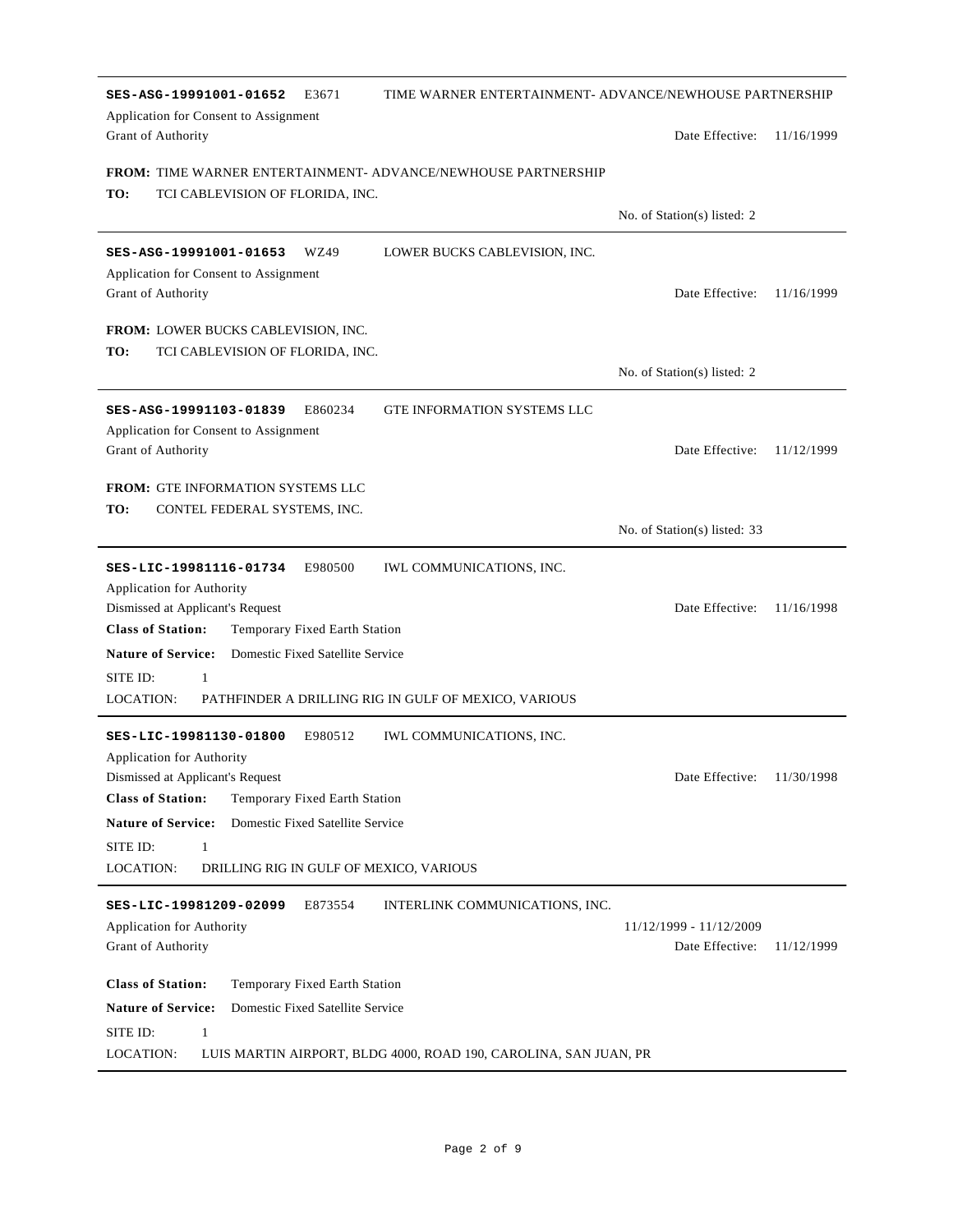| PANAMSAT LICENSEE CORP.<br>SES-LIC-19990225-00278<br>E990093                                         |                                            |            |
|------------------------------------------------------------------------------------------------------|--------------------------------------------|------------|
| Application for Authority                                                                            | 11/15/1999 - 11/15/2009                    |            |
| Grant of Authority                                                                                   | Date Effective:                            | 11/15/1999 |
|                                                                                                      |                                            |            |
| <b>Class of Station:</b><br><b>Fixed Earth Stations</b>                                              |                                            |            |
| <b>Nature of Service:</b><br>Domestic Fixed Satellite Service                                        |                                            |            |
| SITE ID:<br>PAS HOMESTEAD                                                                            |                                            |            |
| LOCATION:<br>143 NORTH FLAGER AVE, DADE, HOMESTEAD, FL                                               |                                            |            |
|                                                                                                      |                                            |            |
| SES-LIC-19990317-00409<br>E990129<br>MOBILE SATELLITE CONNECTION, L.L.C.                             |                                            |            |
| <b>Application for Authority</b><br>Grant of Authority                                               | 11/16/1999 - 11/16/2009<br>Date Effective: | 11/16/1999 |
|                                                                                                      |                                            |            |
| <b>Class of Station:</b><br>Temporary Fixed Earth Station                                            |                                            |            |
| <b>Nature of Service:</b><br>Domestic Fixed Satellite Service                                        |                                            |            |
| SITE ID:<br>1                                                                                        |                                            |            |
| <b>LOCATION:</b><br><b>VARIOUS</b>                                                                   |                                            |            |
|                                                                                                      |                                            |            |
| SES-LIC-19990317-00432<br>E990132<br>MOBILE SATELLITE CONNECTION, L.L.C.                             |                                            |            |
| Application for Authority                                                                            | 11/15/1999 - 11/15/2009                    |            |
| Grant of Authority                                                                                   | Date Effective:                            | 11/15/1999 |
|                                                                                                      |                                            |            |
| <b>Class of Station:</b><br>Temporary Fixed Earth Station                                            |                                            |            |
| Domestic Fixed Satellite Service<br><b>Nature of Service:</b>                                        |                                            |            |
| SITE ID:<br>1                                                                                        |                                            |            |
| <b>VARIOUS</b><br>LOCATION:                                                                          |                                            |            |
| SES-LIC-19990319-00450<br>E990137<br>JFL COMMUNICATIONS, INC.                                        |                                            |            |
| Application for Authority                                                                            | 11/16/1999 - 11/16/2009                    |            |
| Grant of Authority                                                                                   | Date Effective:                            | 11/16/1999 |
|                                                                                                      |                                            |            |
| <b>Class of Station:</b><br>Temporary Fixed Earth Station                                            |                                            |            |
| <b>Nature of Service:</b><br>Domestic Fixed Satellite Service                                        |                                            |            |
| SITE ID:<br>$\begin{array}{ccc} \hline \end{array}$                                                  |                                            |            |
| LOCATION:<br><b>VARIOUS</b>                                                                          |                                            |            |
|                                                                                                      |                                            |            |
| E990166<br>W4 COMMUNICATIONS CORP.<br>SES-LIC-19990416-00601                                         |                                            |            |
| <b>Application for Authority</b>                                                                     | 10/27/1999 - 10/27/2009                    |            |
| Grant of Authority                                                                                   | Date Effective:                            | 10/27/1999 |
| <b>Class of Station:</b><br><b>Fixed Earth Stations</b>                                              |                                            |            |
| <b>Nature of Service:</b><br>Domestic Fixed Satellite Service, International Fixed Satellite Service |                                            |            |
|                                                                                                      |                                            |            |
| SITE ID:<br>1                                                                                        |                                            |            |
| <b>LOCATION:</b><br>9670 AERO DRIVE, SAN DIEGO, SAN DIEGO, CA                                        |                                            |            |
| SES-LIC-19990727-01298<br>E880390<br>MAC AMERICA COMMUNICATIONS, INC.                                |                                            |            |
| Application for Authority                                                                            | 11/10/1999 - 11/10/2009                    |            |
| Grant of Authority                                                                                   | Date Effective:                            | 11/10/1999 |
|                                                                                                      |                                            |            |
| <b>Class of Station:</b><br>Temporary Fixed Earth Station                                            |                                            |            |
| <b>Nature of Service:</b><br>Domestic Fixed Satellite Service                                        |                                            |            |
| Page 3 of 9                                                                                          |                                            |            |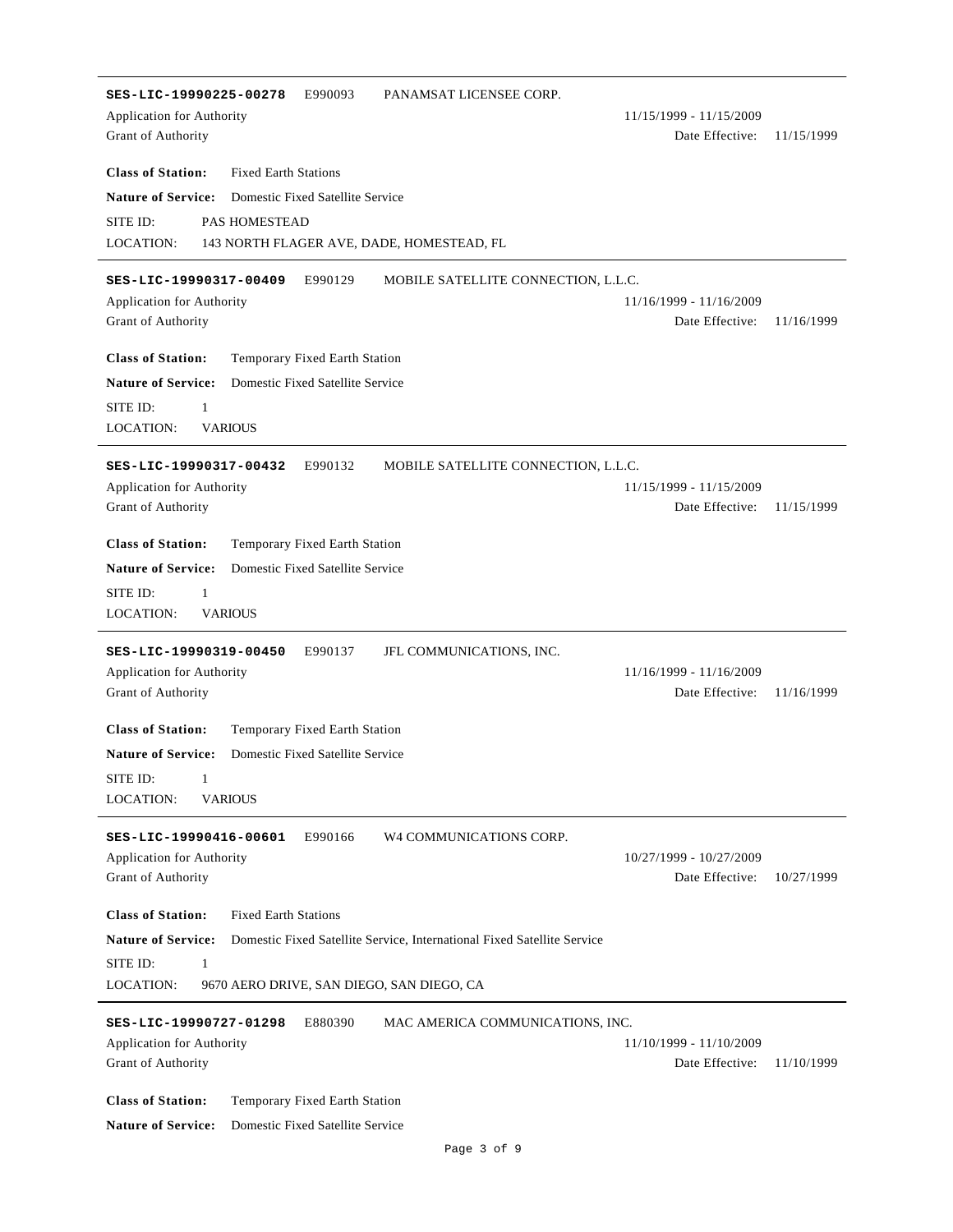| SITE ID:<br><b>KTVK-TV SNG</b><br><b>LOCATION:</b><br><b>VARIOUS</b>                                                                                                                                      |                                            |            |
|-----------------------------------------------------------------------------------------------------------------------------------------------------------------------------------------------------------|--------------------------------------------|------------|
| SES-MOD-19980813-01091<br>KB41<br>ALASCOM, INC.<br>Application for Modification<br>Grant of Authority                                                                                                     | 08/22/1996 - 08/22/2006<br>Date Effective: | 11/16/1999 |
| <b>Class of Station:</b><br><b>Fixed Earth Stations</b>                                                                                                                                                   |                                            |            |
| <b>Nature of Service:</b><br>Domestic Fixed Satellite Service                                                                                                                                             |                                            |            |
| SITE ID:<br>1<br><b>LOCATION:</b><br>BETHEL, AK                                                                                                                                                           |                                            |            |
| SES-MOD-19990618-01120<br>E910452<br>SPACENET SERVICES LICENSE SUB, INC.                                                                                                                                  |                                            |            |
| Application for Modification<br>Grant of Authority                                                                                                                                                        | 09/13/1991 - 09/13/2001<br>Date Effective: | 11/15/1999 |
| <b>Class of Station:</b><br><b>VSAT Network</b>                                                                                                                                                           |                                            |            |
| <b>Nature of Service:</b><br>Domestic Fixed Satellite Service                                                                                                                                             |                                            |            |
| VSAT station associated with HUB stations E4412, E4413, E890644."MOD" for Ku-band to add satellite arc & receive emission<br>designator.Call sign E5027 (HUB) has been removed due to A/A granted 8/4/95. |                                            |            |
| "MOD" for VSAT to increase Remote Units from 5,000 to 15,000, and add new emission designators.                                                                                                           |                                            |            |
|                                                                                                                                                                                                           |                                            |            |
| SITE ID:<br>1<br><b>LOCATION:</b><br>CONUS, (15000 units)                                                                                                                                                 |                                            |            |
| E881210<br>CONUS COMMUNICATIONS COMPANY LIMITED PARTNERSHIP<br>SES-MOD-19990715-01238                                                                                                                     |                                            |            |
| Application for Modification                                                                                                                                                                              | 11/18/1998 - 11/18/2008                    |            |
| Grant of Authority                                                                                                                                                                                        | Date Effective:                            | 11/10/1999 |
| <b>Class of Station:</b><br>Temporary Fixed Earth Station                                                                                                                                                 |                                            |            |
| <b>Nature of Service:</b><br>Domestic Fixed Satellite Service                                                                                                                                             |                                            |            |
| SITE ID:<br>1                                                                                                                                                                                             |                                            |            |
| <b>LOCATION:</b><br><b>VARIOUS</b>                                                                                                                                                                        |                                            |            |
| E881213<br>CONUS COMMUNICATIONS COMPANY LIMITED PARTNERSHIP<br>SES-MOD-19990715-01239                                                                                                                     |                                            |            |
| Application for Modification<br>Grant of Authority                                                                                                                                                        | 12/16/1998 - 12/16/2008<br>Date Effective: | 11/10/1999 |
|                                                                                                                                                                                                           |                                            |            |
| <b>Class of Station:</b><br>Temporary Fixed Earth Station                                                                                                                                                 |                                            |            |
| <b>Nature of Service:</b><br>Domestic Fixed Satellite Service<br>SITE ID:<br>1                                                                                                                            |                                            |            |
| <b>LOCATION:</b><br><b>VARIOUS</b>                                                                                                                                                                        |                                            |            |
| CONUS COMMUNICATIONS COMPANY LIMITED PARTNERSHIP                                                                                                                                                          |                                            |            |
| E8054<br>SES-MOD-19990715-01240<br>Application for Modification                                                                                                                                           | 02/19/1999 - 02/19/2009                    |            |
| Grant of Authority                                                                                                                                                                                        | Date Effective:                            | 11/10/1999 |
| <b>Class of Station:</b><br><b>Fixed Earth Stations</b>                                                                                                                                                   |                                            |            |
| <b>Nature of Service:</b><br>Domestic Fixed Satellite Service                                                                                                                                             |                                            |            |
|                                                                                                                                                                                                           |                                            |            |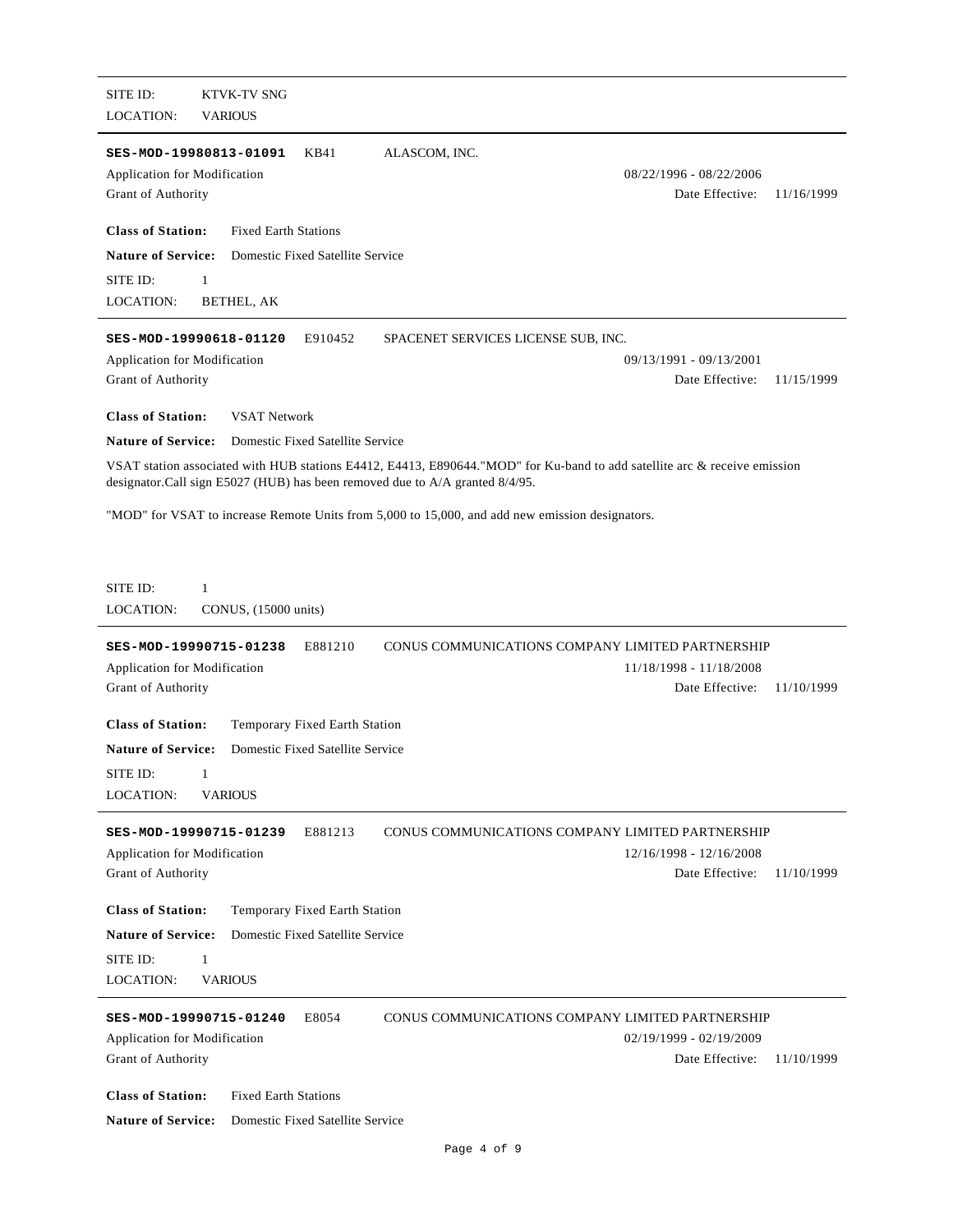| SITE ID:<br>$\mathbf{1}$<br>LOCATION:<br>3415 UNIVERSITY AVE., RAMSEY, ST. PAUL, MN                                                                |                                            |            |
|----------------------------------------------------------------------------------------------------------------------------------------------------|--------------------------------------------|------------|
| CONUS COMMUNICATIONS COMPANY LIMITED PARTNERSHIP<br>SES-MOD-19990715-01241<br>E890142<br><b>Application for Modification</b><br>Grant of Authority | 02/24/1999 - 02/24/2009<br>Date Effective: | 11/10/1999 |
| <b>Class of Station:</b><br><b>Fixed Earth Stations</b>                                                                                            |                                            |            |
| <b>Nature of Service:</b><br>Domestic Fixed Satellite Service                                                                                      |                                            |            |
| SITE ID:<br>1                                                                                                                                      |                                            |            |
| LOCATION:<br>3415 University Avenue, RAMSEY, ST. PAUL, MN                                                                                          |                                            |            |
| SES-MOD-19990825-01476<br>E950337<br>POST-NEWSWEEK STATIONS, HOUSTON, INC.                                                                         |                                            |            |
| Application for Modification                                                                                                                       | 07/07/1995 - 07/07/2005                    |            |
| Grant of Authority                                                                                                                                 | Date Effective:                            | 11/10/1999 |
|                                                                                                                                                    |                                            |            |
| <b>Class of Station:</b><br>Temporary Fixed Earth Station                                                                                          |                                            |            |
| <b>Nature of Service:</b><br>Domestic Fixed Satellite Service                                                                                      |                                            |            |
| SITE ID:<br>1                                                                                                                                      |                                            |            |
| <b>LOCATION:</b><br>8181 SOUTHWEST FREEWAY, HOUSTON, TEXAS, VARIOUS                                                                                |                                            |            |
| THE ASSOCIATED PRESS<br>SES-REG-19990903-01519<br>E990369                                                                                          |                                            |            |
| Registration                                                                                                                                       | 09/03/1999 - 09/03/2009                    |            |
| Grant of Authority                                                                                                                                 | Date Effective:                            | 11/10/1999 |
| <b>Class of Station:</b><br><b>Fixed Earth Stations</b>                                                                                            |                                            |            |
| <b>Nature of Service:</b><br>Domestic Fixed Satellite Service                                                                                      |                                            |            |
| SITE ID:<br>1                                                                                                                                      |                                            |            |
| <b>LOCATION:</b><br>1430 COAL AVENUE SW, (KOB-TV), BERNALILLO, ALBUQUERQUE, NM                                                                     |                                            |            |
|                                                                                                                                                    |                                            |            |
| SES-REG-19990903-01520<br>E990370<br>THE ASSOCIATED PRESS                                                                                          |                                            |            |
| Registration<br>Grant of Authority                                                                                                                 | 09/03/1999 - 09/03/2009<br>Date Effective: | 11/10/1999 |
|                                                                                                                                                    |                                            |            |
| <b>Class of Station:</b><br><b>Fixed Earth Stations</b>                                                                                            |                                            |            |
| <b>Nature of Service:</b><br>Domestic Fixed Satellite Service                                                                                      |                                            |            |
| SITE ID:<br>$\mathbf{1}$                                                                                                                           |                                            |            |
| <b>LOCATION:</b><br>EIGHT FORESIGHT CIRCLE, (KJCT-TV), MESA, GRAND JUNCTION, CO                                                                    |                                            |            |
| E990371<br>THE ASSOCIATED PRESS<br>SES-REG-19990903-01521                                                                                          |                                            |            |
| Registration                                                                                                                                       | 09/03/1999 - 09/03/2009                    |            |
| Grant of Authority                                                                                                                                 | Date Effective:                            | 11/10/1999 |
|                                                                                                                                                    |                                            |            |
| <b>Class of Station:</b><br><b>Fixed Earth Stations</b>                                                                                            |                                            |            |
| <b>Nature of Service:</b><br>Domestic Fixed Satellite Service                                                                                      |                                            |            |
| SITE ID:<br>$\mathbf{1}$                                                                                                                           |                                            |            |
| LOCATION:<br>477 CARPENTER STREET, (WTVW-TV), VANDERBURGH, EVANSVILLE, IN                                                                          |                                            |            |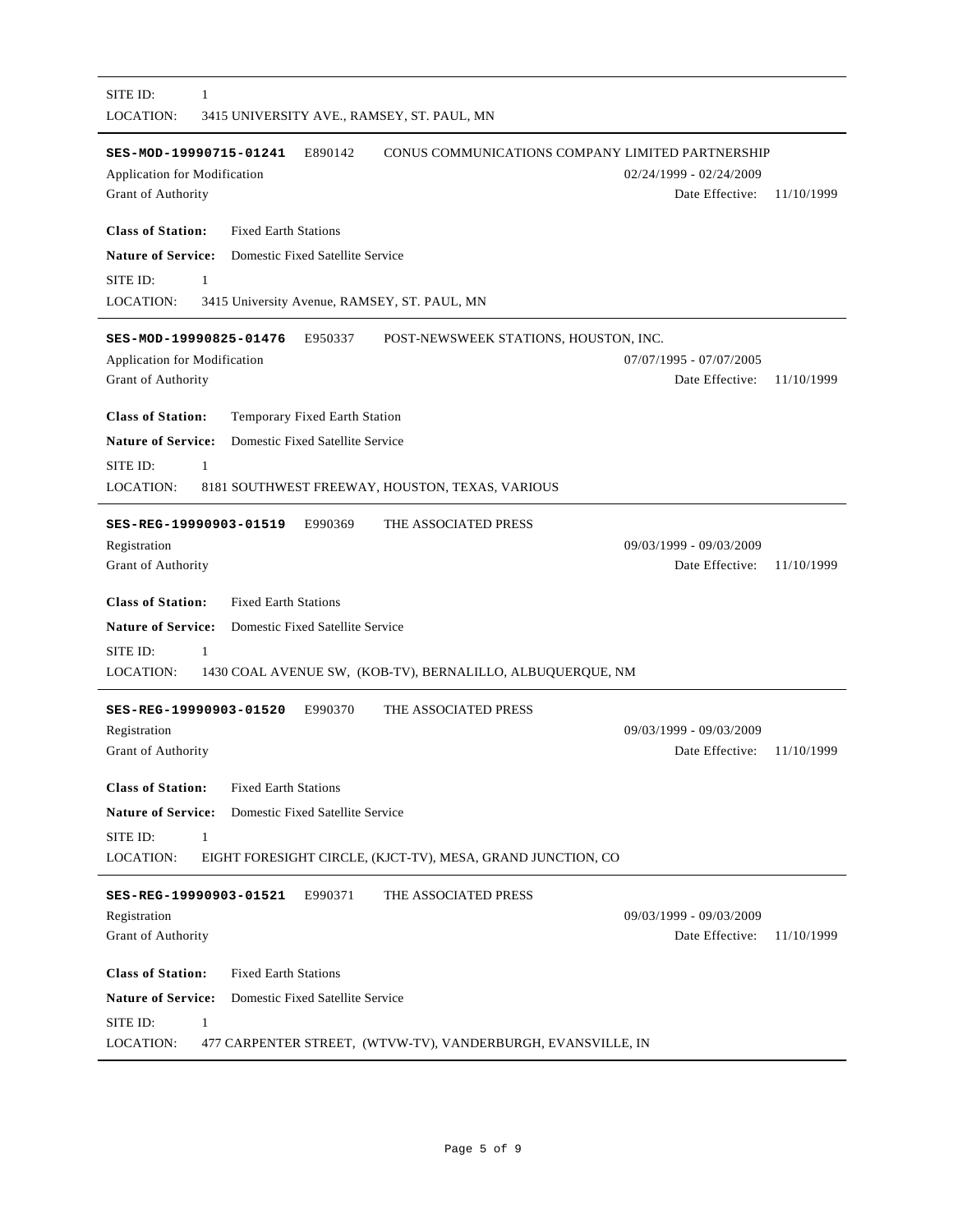| SES-REG-19990903-01522<br>THE ASSOCIATED PRESS<br>E990372                             |                                            |            |
|---------------------------------------------------------------------------------------|--------------------------------------------|------------|
| Registration                                                                          | 09/03/1999 - 09/03/2009                    |            |
| Grant of Authority                                                                    | Date Effective:                            | 11/16/1999 |
| <b>Class of Station:</b><br><b>Fixed Earth Stations</b>                               |                                            |            |
| <b>Nature of Service:</b><br>Domestic Fixed Satellite Service                         |                                            |            |
| SITE ID:<br>1                                                                         |                                            |            |
| <b>LOCATION:</b><br>3554 ENTERPRISE DRIVE, (TECH SPORTS), ORANGE, ANAHEIM, CA         |                                            |            |
| SES-REG-19990903-01523 E990373<br>THE ASSOCIATED PRESS                                |                                            |            |
| Registration                                                                          | 09/03/1999 - 09/03/2009                    |            |
| Grant of Authority                                                                    | Date Effective:                            | 11/16/1999 |
| <b>Class of Station:</b><br><b>Fixed Earth Stations</b>                               |                                            |            |
| <b>Nature of Service:</b><br>Domestic Fixed Satellite Service                         |                                            |            |
| SITE ID:<br>1                                                                         |                                            |            |
| LOCATION:<br>301 ARTESIAN, (KSIX-AM/KZTV-TV), NUECES, CORPUS CHRISTI, TX              |                                            |            |
| SES-REG-19990903-01524 E990374<br>THE ASSOCIATED PRESS                                |                                            |            |
| Registration                                                                          | 09/09/1999 - 09/09/2009                    |            |
| Grant of Authority                                                                    | Date Effective:                            | 11/16/1999 |
| <b>Class of Station:</b><br><b>Fixed Earth Stations</b>                               |                                            |            |
| <b>Nature of Service:</b><br>Domestic Fixed Satellite Service                         |                                            |            |
| SITE ID:<br>$\mathbf{1}$                                                              |                                            |            |
| LOCATION:<br>100 W. LYNDALE, (KTVH-TV), LEWIS & CLARK, HELENA, MT                     |                                            |            |
|                                                                                       |                                            |            |
| THE ASSOCIATED PRESS<br>SES-REG-19990903-01525 E990375                                |                                            |            |
| Registration<br>Grant of Authority                                                    | 09/03/1999 - 09/03/2009<br>Date Effective: | 11/16/1999 |
|                                                                                       |                                            |            |
| <b>Class of Station:</b><br><b>Fixed Earth Stations</b>                               |                                            |            |
| <b>Nature of Service:</b> Domestic Fixed Satellite Service                            |                                            |            |
| SITE ID: 1                                                                            |                                            |            |
| 25 CATAMORE BOULEVARD, (WPRI/TV), PROVIDENCE, EAST PROVIDENCE, RI<br><b>LOCATION:</b> |                                            |            |
| E990376<br>THE ASSOCIATED PRESS<br>SES-REG-19990903-01526                             |                                            |            |
| Registration                                                                          | 09/03/1999 - 09/03/2009                    |            |
| Grant of Authority                                                                    | Date Effective:                            | 11/16/1999 |
| <b>Class of Station:</b><br><b>Fixed Earth Stations</b>                               |                                            |            |
| <b>Nature of Service:</b><br>Domestic Fixed Satellite Service                         |                                            |            |
| SITE ID:<br>$\mathbf{1}$                                                              |                                            |            |
| LOCATION:<br>1708 COLORADO STREET, (STATION: NEWS 8), TRAVIS, AUSTIN, TX              |                                            |            |
| FRONTIERVISION OPERATING PARTNERS, L.P.<br>E890947<br>SES-RWL-19990923-01732          |                                            |            |
| Renewal                                                                               | 10/06/1999 - 10/06/2009                    |            |
| Grant of Authority                                                                    | Date Effective:                            | 11/10/1999 |
|                                                                                       |                                            |            |
| <b>Class of Station:</b><br><b>Fixed Earth Stations</b>                               |                                            |            |
| <b>Nature of Service:</b><br>Domestic Fixed Satellite Service                         |                                            |            |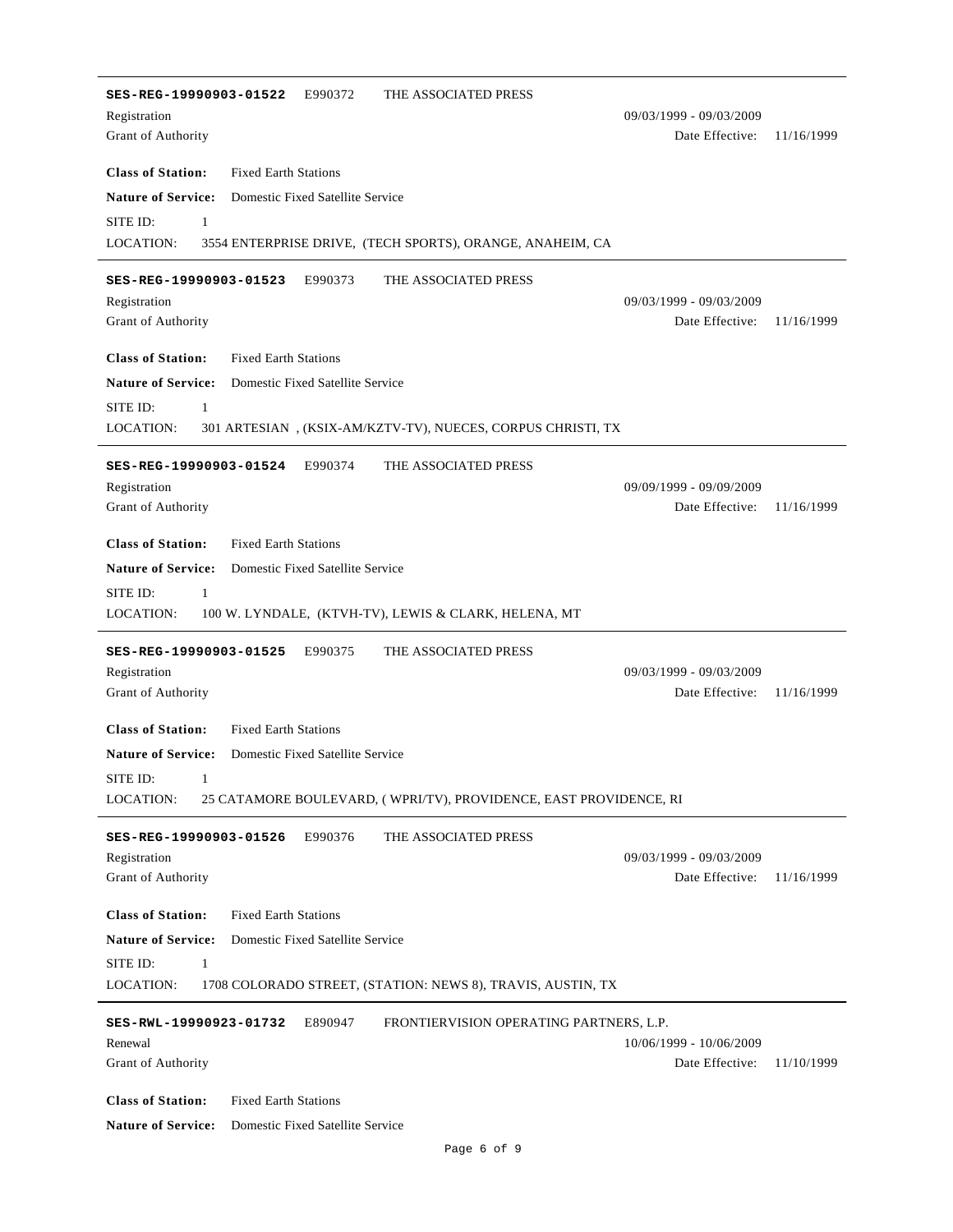| SITE ID:<br>1<br>LOCATION:<br>INTERSECT. OF HWYS. 66 & 1362, NORTHAMPTON, LAKE GASTON, NC                                                                                 |
|---------------------------------------------------------------------------------------------------------------------------------------------------------------------------|
| E890887<br>FRONTIERVISION OPERATING PARTNERS, L.P.<br>SES-RWL-19990923-01743<br>Renewal<br>09/15/1999 - 09/15/2009<br>Grant of Authority<br>Date Effective:<br>11/10/1999 |
| <b>Class of Station:</b><br><b>Fixed Earth Stations</b>                                                                                                                   |
| <b>Nature of Service:</b><br>Domestic Fixed Satellite Service                                                                                                             |
| SITE ID:<br>1                                                                                                                                                             |
| LOCATION:<br>WILKINS & BRANCH ST., NASH, SPRING HOPE, NC                                                                                                                  |
| E890882<br>FRONTIERVISION OPERATING PARTNERS, L.P.<br>SES-RWL-19990923-01744<br>Renewal<br>09/08/1999 - 09/08/2009<br>Date Effective:<br>Grant of Authority<br>11/10/1999 |
| <b>Class of Station:</b><br><b>Fixed Earth Stations</b>                                                                                                                   |
| <b>Nature of Service:</b><br>Domestic Fixed Satellite Service                                                                                                             |
| SITE ID:<br>1                                                                                                                                                             |
| <b>LOCATION:</b><br>HAINES AVE. & OAK ST., NASH, MIDDLESEX, NC                                                                                                            |
| SES-RWL-19990923-01745<br>E890889<br>FRONTIERVISION OPERATING PARTNERS, L.P.                                                                                              |
| 09/15/1999 - 09/15/2009<br>Renewal                                                                                                                                        |
| Date Effective:<br>Grant of Authority<br>11/10/1999                                                                                                                       |
| <b>Class of Station:</b><br><b>Fixed Earth Stations</b>                                                                                                                   |
| <b>Nature of Service:</b><br>Domestic Fixed Satellite Service                                                                                                             |
| SITE ID:<br>1                                                                                                                                                             |
| <b>LOCATION:</b><br>HACKETT & N. MAIN ST., LITTLETON, LITTLETON, NC                                                                                                       |
| FRONTIERVISION OPERATING PARTNERS, L.P.<br>E890888<br>SES-RWL-19990923-01746                                                                                              |
| 09/15/1999 - 09/15/2009<br>Renewal                                                                                                                                        |
| Date Effective:<br>Grant of Authority<br>11/10/1999                                                                                                                       |
| <b>Class of Station:</b><br><b>Fixed Earth Stations</b>                                                                                                                   |
| <b>Nature of Service:</b><br>Domestic Fixed Satellite Service                                                                                                             |
| SITE ID:<br>1                                                                                                                                                             |
| <b>LOCATION:</b><br>HWY. 64 & DUNBAR RD., EDGECOMBE, HARTSEASE, NC                                                                                                        |
|                                                                                                                                                                           |
| E890881<br>FRONTIERVISION OPERATING PARTNERS, L.P.<br>SES-RWL-19990923-01747<br>09/08/1999 - 09/08/2009<br>Renewal                                                        |
| Grant of Authority<br>Date Effective:<br>11/10/1999                                                                                                                       |
|                                                                                                                                                                           |
| <b>Class of Station:</b><br><b>Fixed Earth Stations</b>                                                                                                                   |
| <b>Nature of Service:</b><br>Domestic Fixed Satellite Service                                                                                                             |
| SITE ID:<br>$\mathbf{1}$                                                                                                                                                  |
| LOCATION:<br>ROUTE 1604 & NASH ST., NASH, DORTHES, NC                                                                                                                     |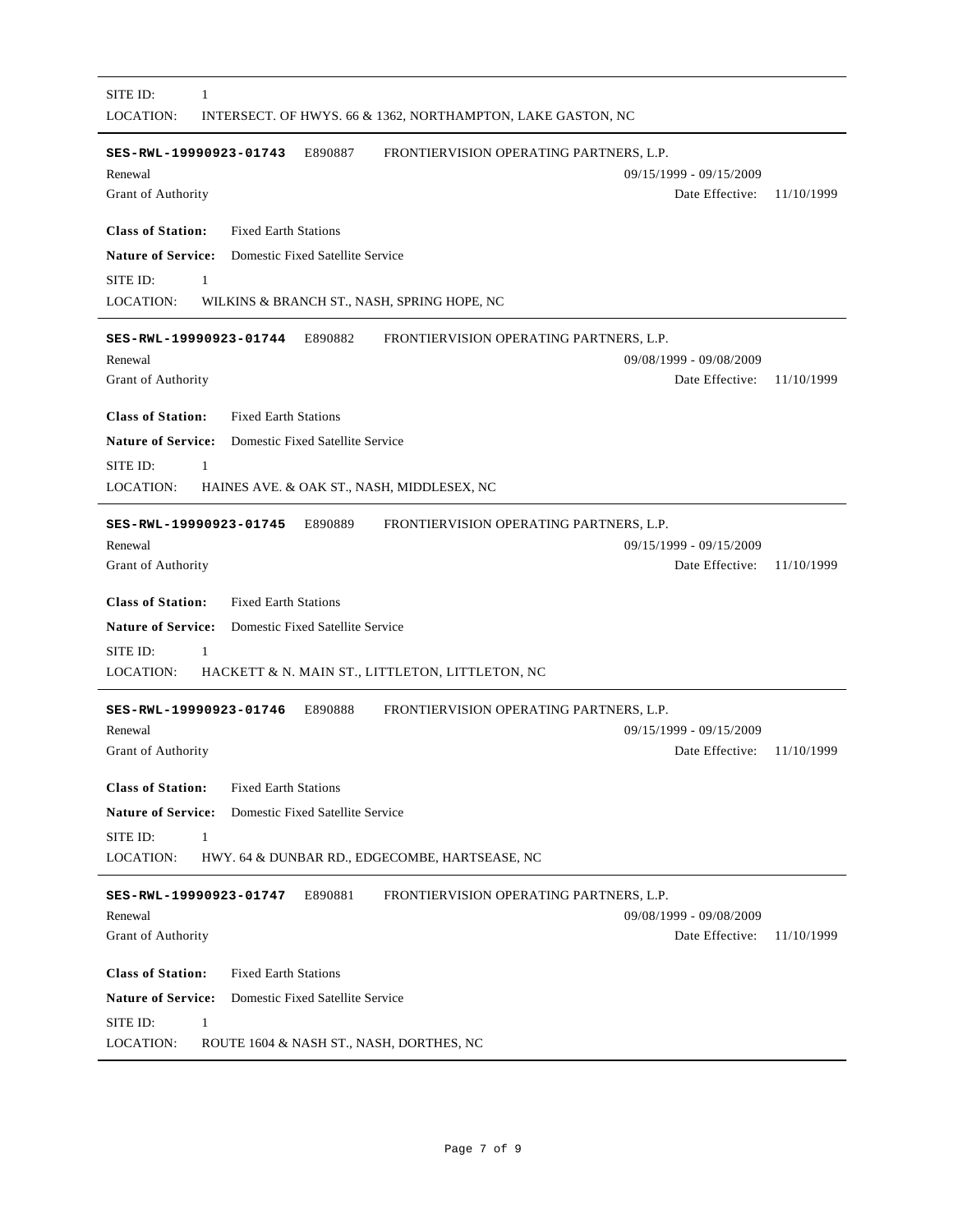**SES-RWL-19990923-01748** E890880 FRONTIERVISION OPERATING PARTNERS, L.P. Date Effective: 11/10/1999 **Class of Station:** Grant of Authority Fixed Earth Stations Renewal 09/08/1999 - 09/08/2009 **Nature of Service:** Domestic Fixed Satellite Service LOCATION: SITE ID: 1 MAIN & JACKSON STS., NASH, BAILEY, NC **SES-RWL-19991012-01864** KA371 AT&T CORP. Date Effective: 11/15/1999 **Class of Station:** Grant of Authority Fixed Earth Stations Renewal 10/13/1999 - 10/13/2009 **Nature of Service:** Domestic Fixed Satellite Service, International Fixed Satellite Service LOCATION: SITE ID: 1 5865 SILLS ROAD, COLUSA, SALT CREEK (SCK 3A), CA **SES-RWL-19991026-01881** E891040 SPACENET SERVICES LICENSE SUB, INC. Date Effective: 11/16/1999 **Class of Station:** Grant of Authority Fixed Earth Stations Renewal 12/22/1999 - 12/22/2009 **Nature of Service:** Domestic Fixed Satellite Service Licensee has changed regulatory status from common carrier to non-common carrier per renewal filed on October 26, 1999. LOCATION: SITE ID: 1 **CONUS SES-RWL-19991026-01882** E891041 SPACENET SERVICES LICENSE SUB, INC. Date Effective: 11/16/1999 **Class of Station:** Grant of Authority Fixed Earth Stations Renewal 12/22/1999 - 12/22/2009 **Nature of Service:** Domestic Fixed Satellite Service Licensee has changed regulatory status from common carrier to non-common carrier per renewal filed on October 26, 1999. LOCATION: SITE ID: 1 **CONUS SES-RWL-19991026-01883** E891042 SPACENET SERVICES LICENSE SUB, INC. Date Effective: 11/16/1999 **Class of Station:** Grant of Authority VSAT Network Renewal 12/22/1999 - 12/22/2009 **Nature of Service:** Domestic Fixed Satellite Service Licensee has changed regulatory status from common carrier to non-common carrier per renewal filed on October 26, 1999. LOCATION: SITE ID: 1 **CONUS**